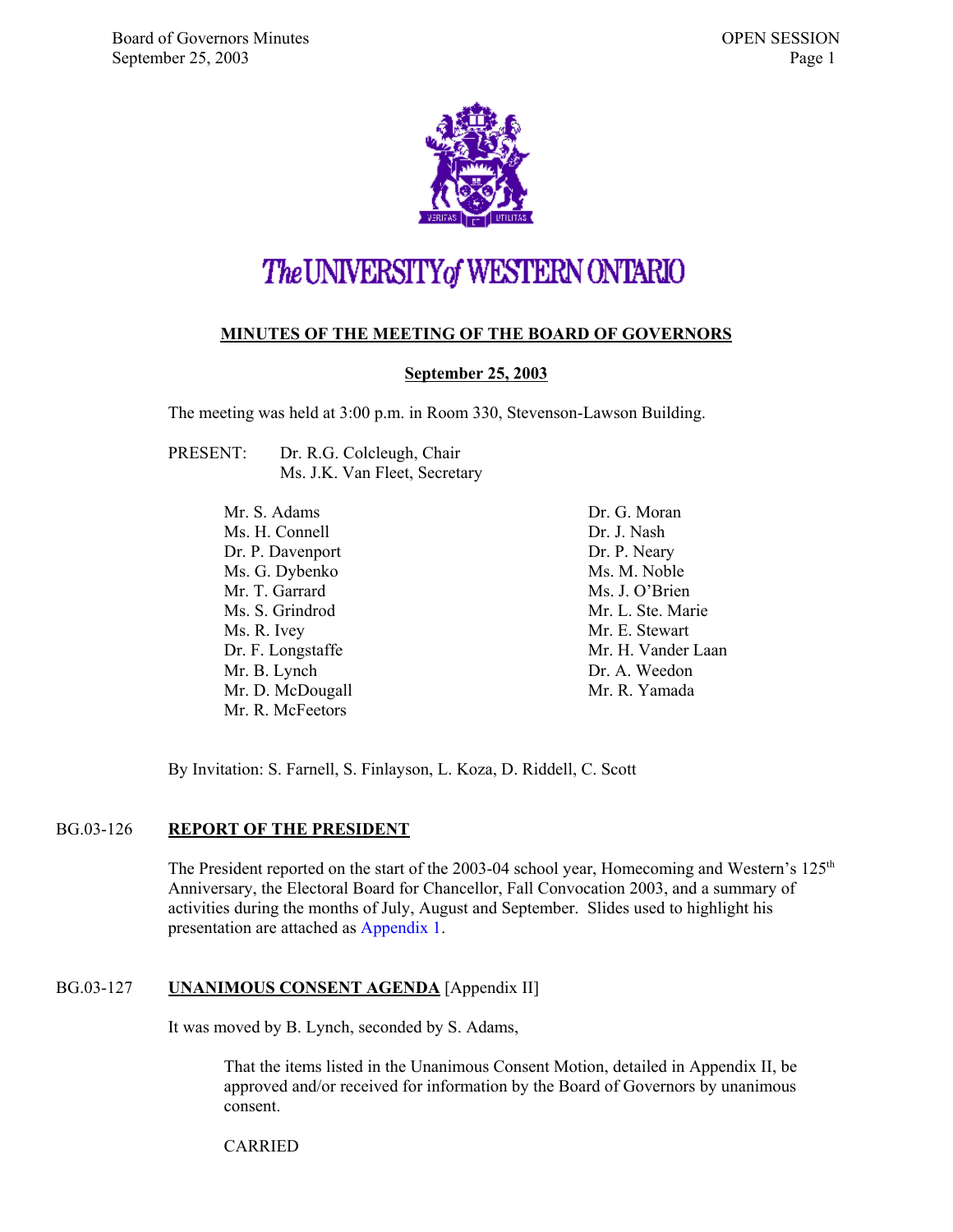#### **REPORT OF THE PROPERTY & FINANCE COMMITTEE** [Appendix III]

#### BG.03-128 **Revised Statement on Investment Objectives, Policies and Governance**

It was moved by B. Lynch, seconded by S. Adams,

That the Board of Governors approve the revised Statement of Investment Objectives, Policies and Governance (Appendix III, Annex 1), as recommended by the Investment Committee and edited at the request of the Board.

CARRIED by unanimous consent.

#### BG.03-129 **Revised Endowment Payout Rates and Amendments to the Investment Payout Policy**

It was moved by G. Dybenko, seconded by M. Noble,

That the annual allocation rate for spending for endowments be reduced from 5.0% to 4.5% and that the annual administrative fee for endowments be reduced from 1.0% to 0.5%, effective May 1, 2004,

and

That Policy 2.11 - Investment Payout Policy - be revised as shown in Appendix III, Annex 2.

CARRIED

#### BG.03-130 **Planned 2003-04 Quality Assurance Fund Expenditures**

The report on Planned 2003-04 Quality Assurance Fund Expenditures, detailed in Appendix III, Annex 3, was received for information.

Mr. Ste. Marie asked to what degree is the University able to achieve the objective identified in the Strategic Plan of reducing the student/staff and student/faculty ratios. Dr. Moran stated that the Quality Assurance Fund is new and consequently the impact will not be known for some time. The longer term impact will result from the allocation of the Quality Assurance Funds over the next two to three years during the planning process. He cautioned that continuation of funding is dependent upon factors beyond the University's control, including decisions made by the provincial and federal governments.

#### BG.03-131 **Quarterly Financial Report (Operating and Ancillary Budgets)**

The Quarterly Financial Report (Operating and Ancillary Budgets), detailed in Appendix III, Annex 4, was received for information by unanimous consent.

#### BG.03-132 **Report of the Investment Committee**

The Report of the Investment Committee, detailed in Appendix III, Annex 5, was received for information by unanimous consent.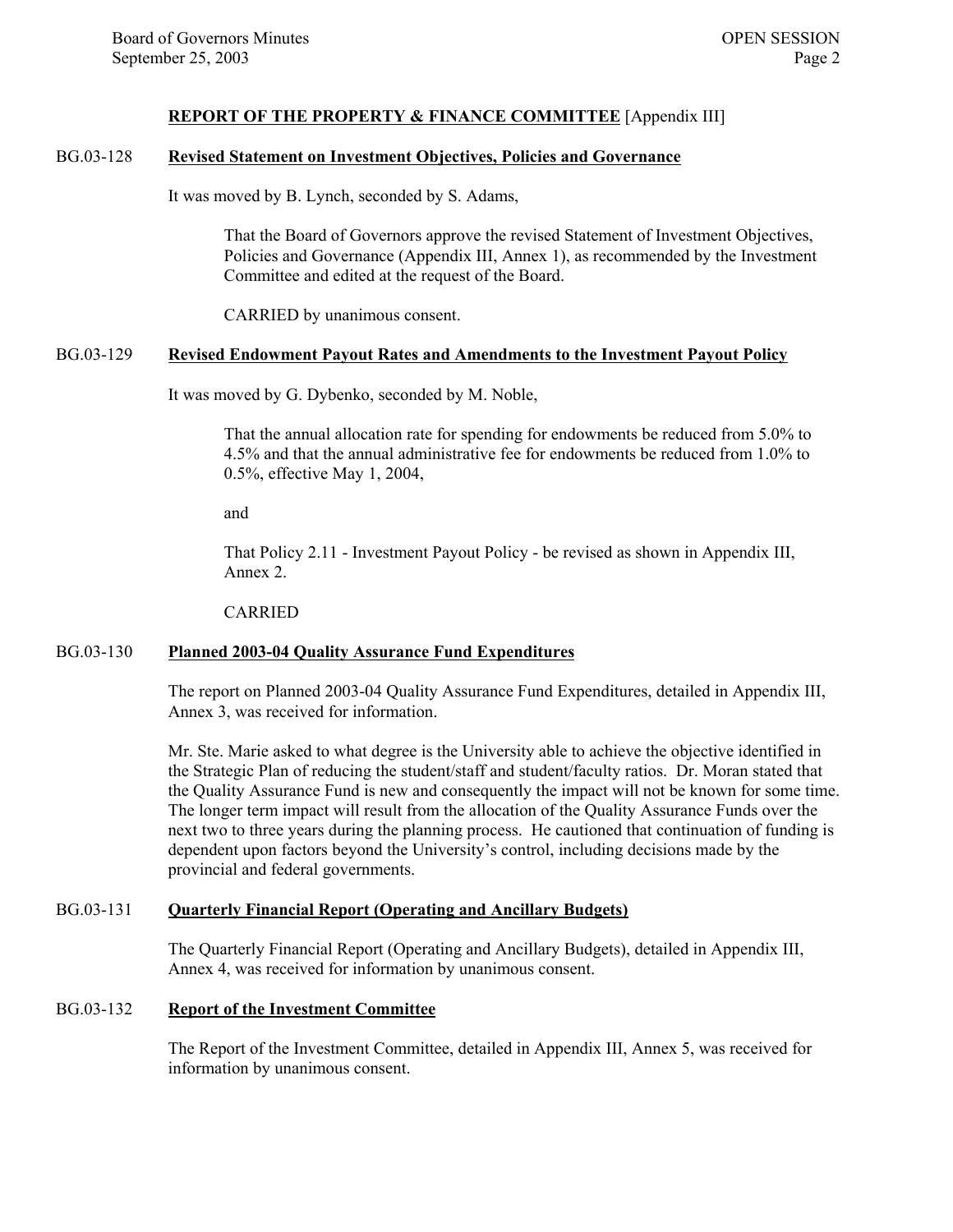#### BG.03-133 **Report on Environmental and/or Safety Incidents**

#### BG.03-133a Power Outage - August 14, 2003

Ms. J. O'Brien, Acting Vice-President (Administration), provided a brief report on the mid-August power outage:

- The University closed Friday, Saturday and Sunday (August 15-16)following the power outage.
- Western met its goal of operating at 50 per cent energy consumption levels on the main hydro feeders, as requested by Ontario Premier Ernie Eves.
- Twelve of 75 buildings were fully operational at any given time, 2 of 12 chillers used to keep buildings cool were operational, and 2 of 6 libraries were open.
- Exams and conferences were moved into different buildings to help reduce power levels, and some staff members in buildings without cooling were sent home.

#### BG.03-133b Engineering Building

During the power blackout on August 15, 2003, a researcher from Engineering reported that she had concerns about the release of fumes from 20 - 30 litres of Hexane stored in a "glove box" hood" in her lab, because it had not been cooled since the start of the outage on August 14. She was in the process of dealing with the issue with some graduate students. The UWO Emergency Response and Hazardous Material Team members were dispatched. The lab was evacuated and London Fire Department called. The lab was vented and chemicals were stored in a flammable liquid storage cabinet. Safety procedures related to the use of large volumes of this type of chemicals will be reinforced and usage in the specific lab has ceased.

#### BG.03-134 **Computer Viruses on Campus**

Dr. Moran reported that Western experienced an increase in computer viruses in late August and early September with the influx of students, faculty and staff returning to campus and in many cases bringing with them the virus on their computers and laptops. He commended Information Technology Services (ITS) personnel for their time and efforts in addressing the problems. ITS scanned for and blocked all ports, computers and laptops infected and contacted the owner or technical support person in the area to help clean, upgrade and protect the systems before allowing them back on the network.

#### BG.03-135 **Scholarships, Awards, Prizes**

The report on Scholarship, Awards, Prizes detailed in Appendix III, Annex 6, were received for information by unanimous consent.

#### **REPORT OF THE AUDIT COMMITTEE** [Appendix IV]

#### BG.0-136 **Audited Financial Statements: The University of Western Ontario**

On behalf of the Audit Committee, it was moved by S. Adams, seconded by M. Noble,

That the Board of Governors approve the audited financial statements for the University for the fiscal year ended April 30, 2003 (Appendix IV, Annex 1, Tab 1).

#### CARRIED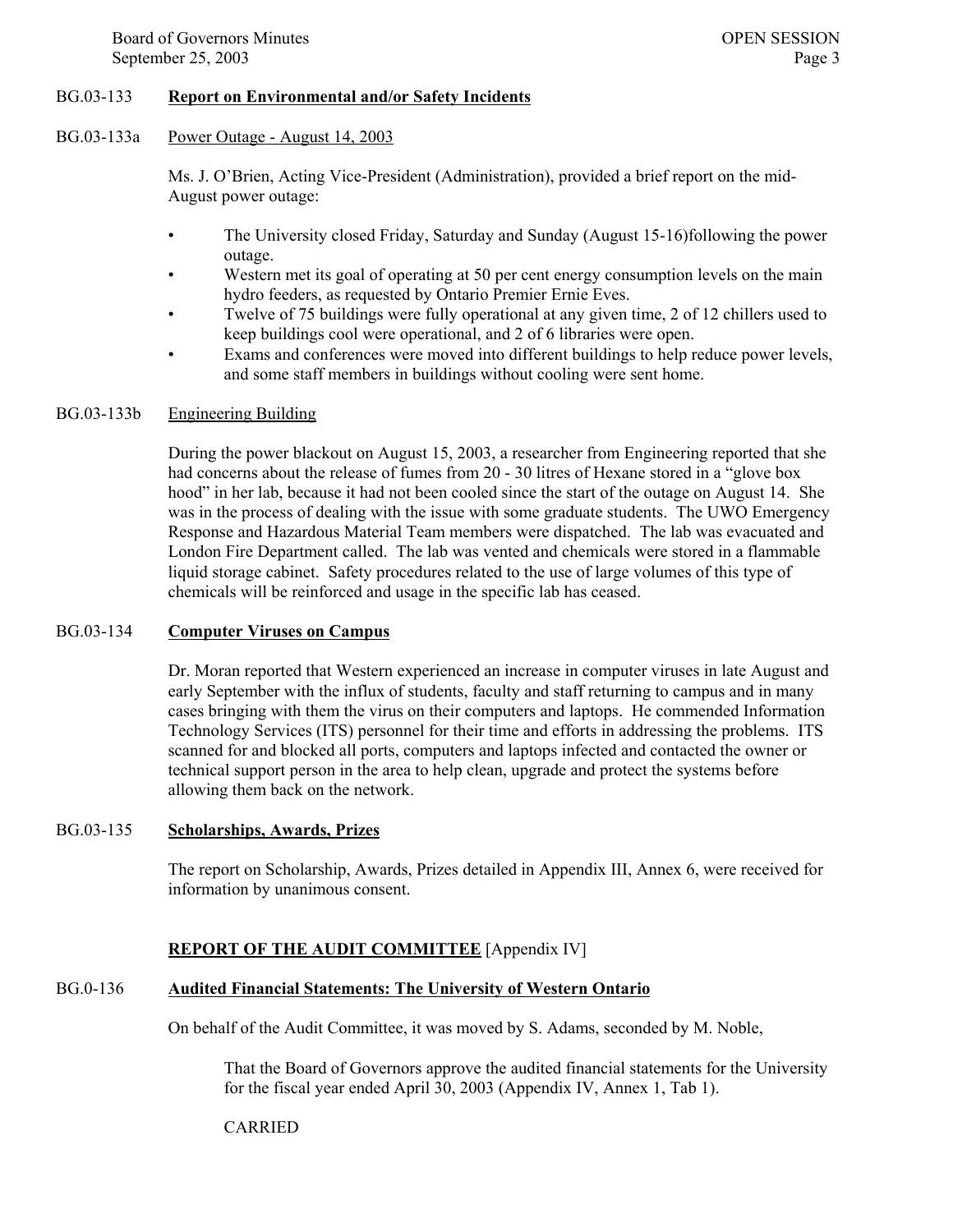Board of Governors Minutes **OPEN SESSION** September 25, 2003 Page 4

#### BG.03-137 **UWO Retirement Income Funds Program**

It was moved by S. Adams, seconded by B. Lynch,

That the Board of Governors approve the draft audited financial statements for the UWO Retirement Income Funds Program for the fiscal year ended December 31, 2002 (Appendix IV, Annex 1, Tab 15).

CARRIED

#### BG.03-138 **Related Companies and Other Organizations**

The Board received for information the following financial statements for related companies and other organizations of The University of Western Ontario for the fiscal year ended April 30, 2003:

**London Museum of Archaeology**, as presented by the Museum's auditors, KPMG, and as approved by the Board of Directors of the Company on June 18, 2003.

**Foundation Western**, as presented by the Foundation's auditors, KPMG, approved by the Finance & Operations Committee on July 14, 2003 and as subject to approval by the Directors of Foundation Western on October 6, 2003.

**The University of Western Ontario Foundation Inc.** as presented by the Foundation's auditors, KPMG, and as subject to approval by the members of the UWO Foundation Inc. at their annual meeting in April 2004.

**The University of Western Ontario Foundation for the fiscal year ended March 31, 2003**, as presented by the Company's auditors, KPMG, and as subject to approval by the Directors of the Company on September 9, 2003.

**The University of Western Ontario Research and Development Park**, as presented by the Company's auditors, KPMG, and as approved by the Directors of the Company on August 29, 2003.

**Ivey Management Services, Richard Ivey School of Business Foundation,** and **Richard Ivey School of Business (Asia) Limited**, as presented by the Ivey Management Service's auditors, Pricewaterhouse Coopers, and as subject to approval by the Board of Directors on September 12, 2003.

**The Siebens-Drake Research Institute**, as presented by the Institute's auditors, KPMG, and as approved by the Institute's Board of Directors on August 28, 2003.

**The Pension Fund for Members of the Academic and Administrative Staff – for the fiscal year ended December 31, 2002,** as presented by the Pension Funds auditors, Ernst and Young, and as approved by the Academic Pension Board on June 26, 2003, and the Administrative Pension Board on June 17, 2003.

#### BG.03-139 **Equity Services - Annual Report (May 1, 2002 - April 30, 2003)**

The Equity Services Annual Report (May 1, 2002 - April 30, 2003), detailed in Appendix IV, Annex 3, was received for information by unanimous consent.

#### **REPORT OF THE CAMPUS & COMMUNITY AFFAIRS COMMITTEE** [Appendix V]

#### BG.03-140 **Revisions to Policy 1.12 - Advertising and Commercial Activity**

It was moved by B. Lynch, seconded by S. Adams,

That the Board of Governors approve the revisions to Policy 1.12 - Advertising and Commercial Activity detailed in Appendix V, Annex 1.

CARRIED by unanimous consent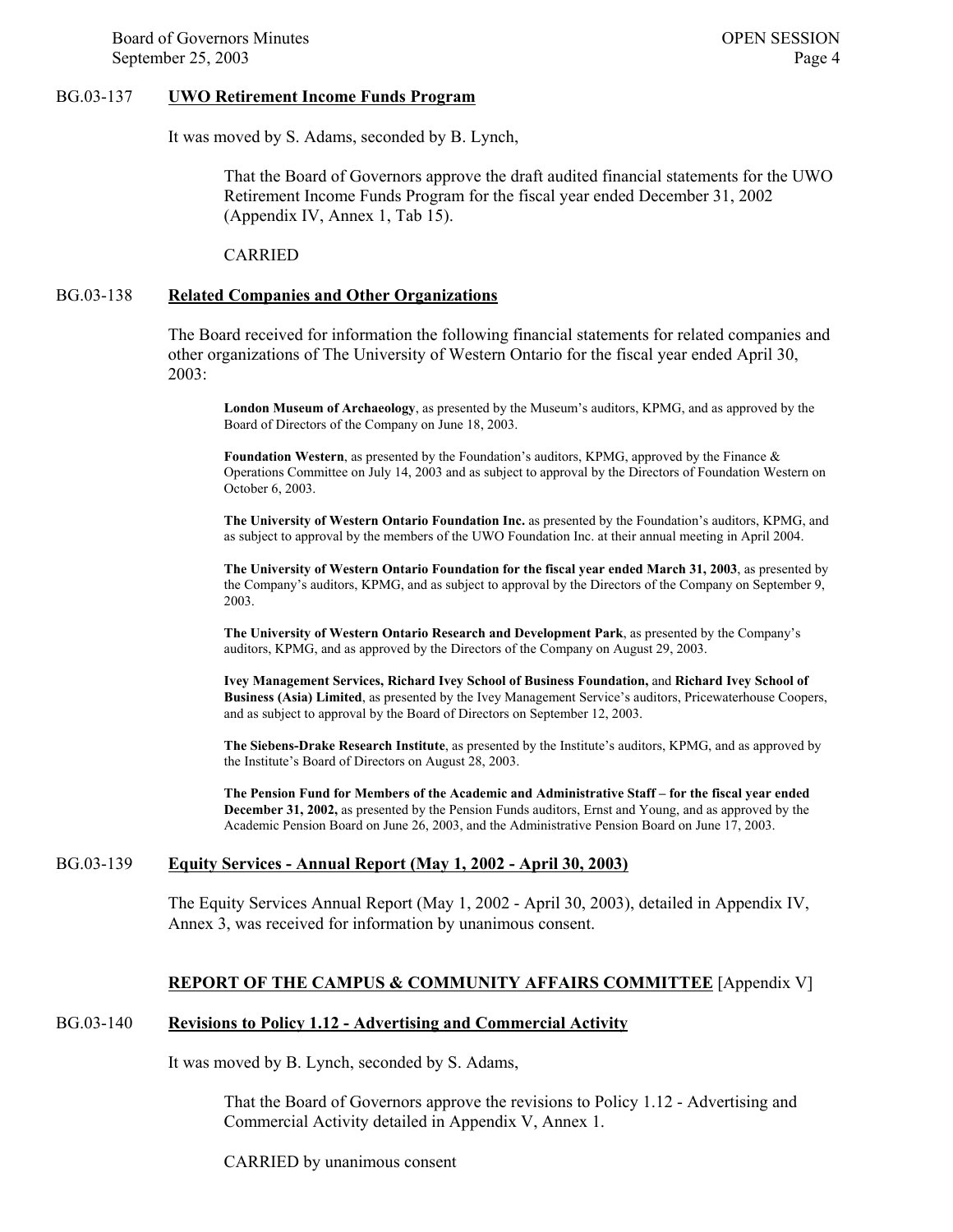#### BG.03-141 **Non-Discrimination/Harassment Policy**

The Chair of CCAC withdrew the Non-Discrimination/Harassment Policy from the Board's consideration pending further review by the Senate Committee on University Planning as a result of the debate at the September 19, 2003, Senate meeting.

Dr. Davenport reported that Senate asked that consideration of the Non-Discrimination/Harassment Policy be postponed until Western can develop a policy on academic freedom that applies to students and visiting professors, or that the proposed policy on Non-Discrimination/Harassment be amended by adding: "Nothing in this policy should be construed as undermining in any way this University's commitment to the principles of academic freedom and/or the legitimate and lawful exercise of rights guaranteed to members of the University community by academic freedom."

#### BG.03-142 **Revisions to the Code of Student Conduct**

The Chair of CCAC withdrew the Revisions to the Code of Student Conduct from the Board's consideration pending approval of the Non-Discrimination/Harassment Policy.

#### BG.03-143 **2004 Schedule of CCAC Meetings**

The 2004 Schedule of CCAC meetings, detailed in Appendix V, page 4, was provided for information by unanimous consent.

#### **REPORT OF THE SENIOR OPERATIONS COMMITTEE** [Appendix VI]

#### BG.03-144 **Appointments**

The Senior Operations Committee reported recent appointments to the Foundation Western Board and to the Executive Committee to the Alcohol Policy Review Committee. The report was received by unanimous consent.

#### **REPORT OF THE DEVELOPMENT AND FUNDRAISING COMMITTEE** [Appendix VII]

#### BG.03-145 **Annual Report on Fundraising 2002-03**

The Board received for information the Annual Report on Fundraising 2002-03, detailed in Appendix VII.

#### **REPORT OF THE ACADEMIC PENSION BOARD** [Appendix VIII]

#### BG.03-146 **Pension Improvements for Retirees under the Academic Staff Pension Plan**

It was moved by B. Lynch, seconded by S. Adams,

That the Board of Governors authorize an *ad hoc* improvement, effective January 1, 2003, to all retirees under the Academic Staff Pension Plan who retired on or before December 31, 1986, as Special Members of the Pension Plan, or to surviving spouses of these retirees, to be funded from the surplus funds in the Academic Staff Pension Plan. The schedule for the increases will be: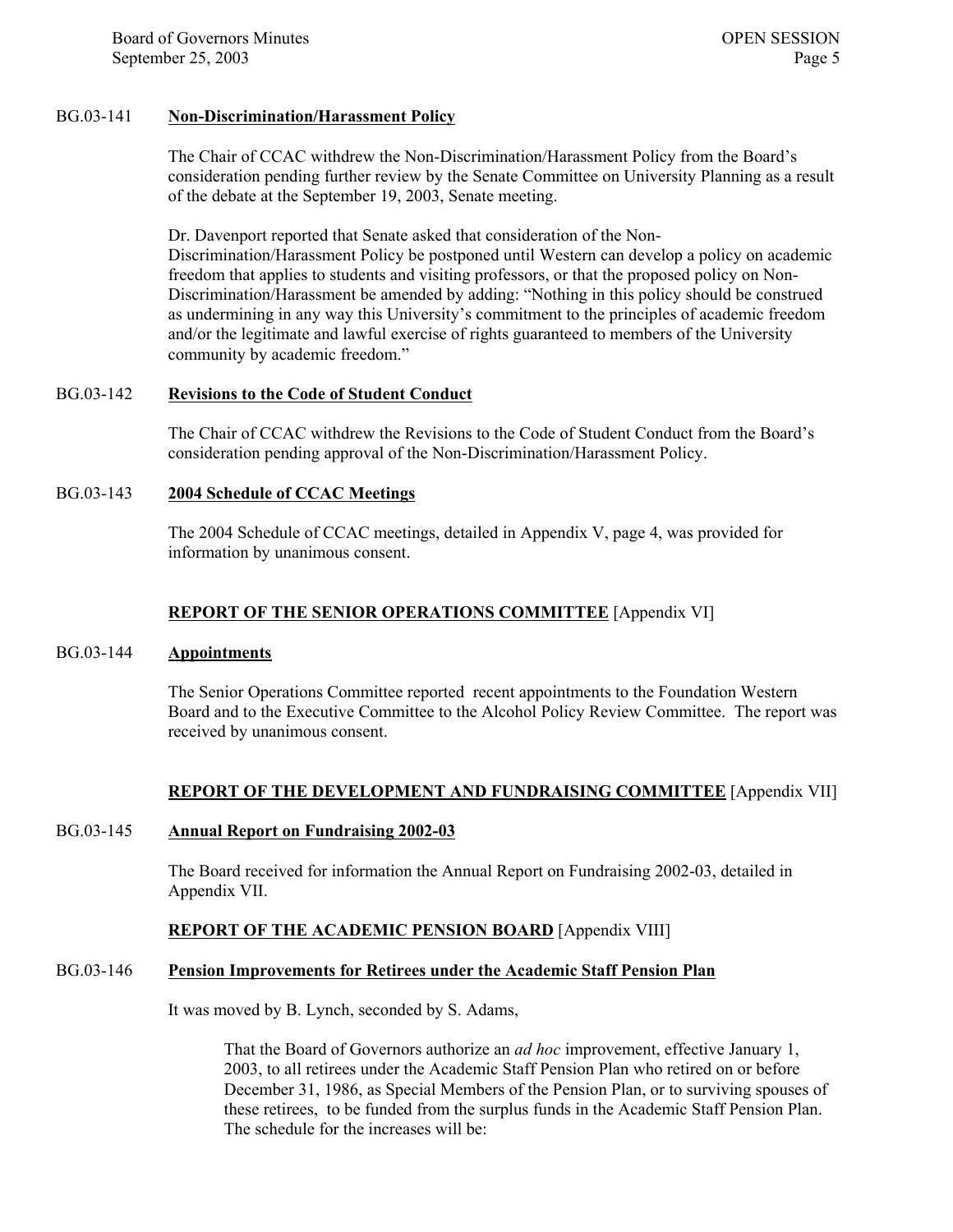#### **Maintain 70% Purchasing Power:**

- For those who retired in 1985 or earlier, 2.6%
- For those who retired in 1986, 1.6%
- The projected costs for these improvements total \$120,000.
- The schedule of historical increases in pensions, by year of retirement, is attached as schedule 1.
- The improvements are payable to approximately 125 individuals with an average age of 84.
- The estimated total surplus in the academic pension plan as at January 1, 2003, is \$2.4 million.
- The Academic Pension Board has approved the funding of these improvements by using the surplus funds in the Academic Staff Pension Plan.

CARRIED by unanimous consent

#### **REPORT OF THE MCINTOSH GALLERY** [Appendix IX]

#### BG.03-147 **Appointment of Members-at-Large to the McIntosh Gallery Committee**

It was moved by B. Lynch, seconded by S. Adams,

 That the Board of Governors reappoint Marilyn Kertoy, Dalin Jameson, Ian Tripp and Dino Bidinosti as Members-at-Large of the McIntosh Gallery Committee for terms ending October 31, 2004.

CARRIED by unanimous consent.

#### BG.03-148 **McIntosh Gallery Committee Report Information Items**

By unanimous consent, the Board received the report of the McIntosh Gallery Committee (Appendix IX, which contained the following items of information:

- Size and Value of the University Art Collection
- McIntosh Estate
- Statement of Financial Transactions and Budget for 2003-04
- Report of the Director

#### **ITEMS REFERRED BY SENATE** [Appendix X]

*[Revised pp 1-2 of the report "Items Referred by Senate" were distributed at the meeting]*

#### BG.03-149 *Appointment Procedures for Senior Academic and Administrative Officers of the University***: Associate Vice-President (Research & International Relations)**

It was moved by B. Lynch, seconded by S. Adams,

That Section R. Associate Vice-President (Research) of *Appointment Procedures for Senior Academic and Administrative Officers of the University* be amended by changing all references to this position to "Associate Vice-President (Research & International Relations)" as detailed in Appendix X.

CARRIED by unanimous consent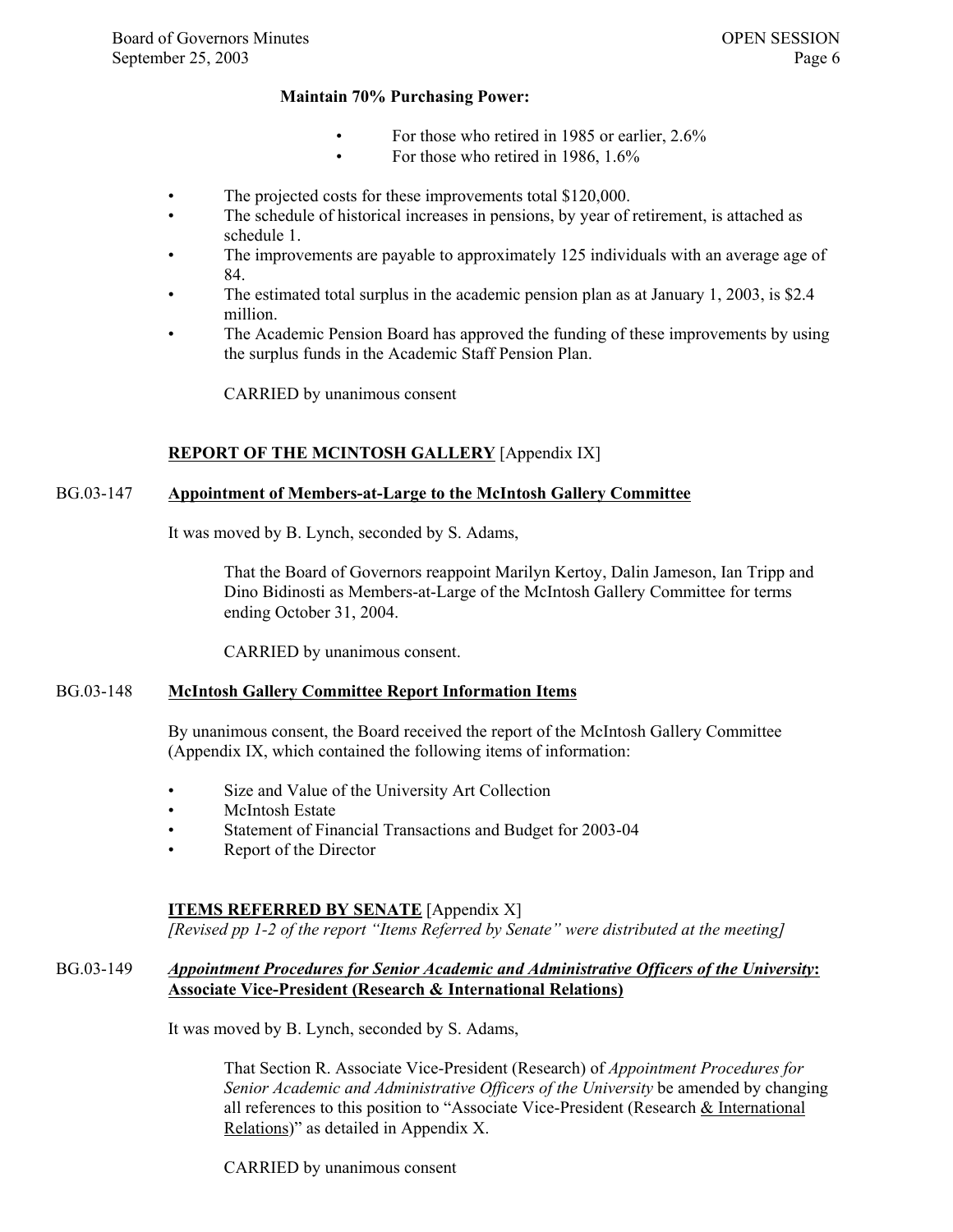#### BG.03-150 **Information Items Referred by Senate**

The Items Referred by Senate contained the following items of information which were received by unanimous consent. Details are provided in Appendix X.

- Non-Discrimination/Harassment Policy *[See the Report of the Campus & Community Affairs Committee, Appendix V, for details and BG.03-141 above.]*
- Honorary Degree Recipients Fall Convocation 2003
- Undergraduate Program Reform: Eligibility for Awards During the Transition Period (September 2004 to Autumn Convocation 2008)
- Academic Programs
- 2002 Annual Report of the University Council on Animal Care
- Administrative Appointments

#### BG.03-151 **SELECTED CLIPPINGS** [Appendix XI]

The Board was provided with selected media clippings about the President (Appendix XI).

#### BG.03-152 **ADJOURNMENT**

The meeting adjourned at 3:45 p.m.

 $\mathcal{L}_\text{max}$  and the contract of the contract of the contract of the contract of the contract of the contract of the contract of the contract of the contract of the contract of the contract of the contract of the contrac R.G. Colcleugh J.K. Van Fleet Chair Secretary Secretary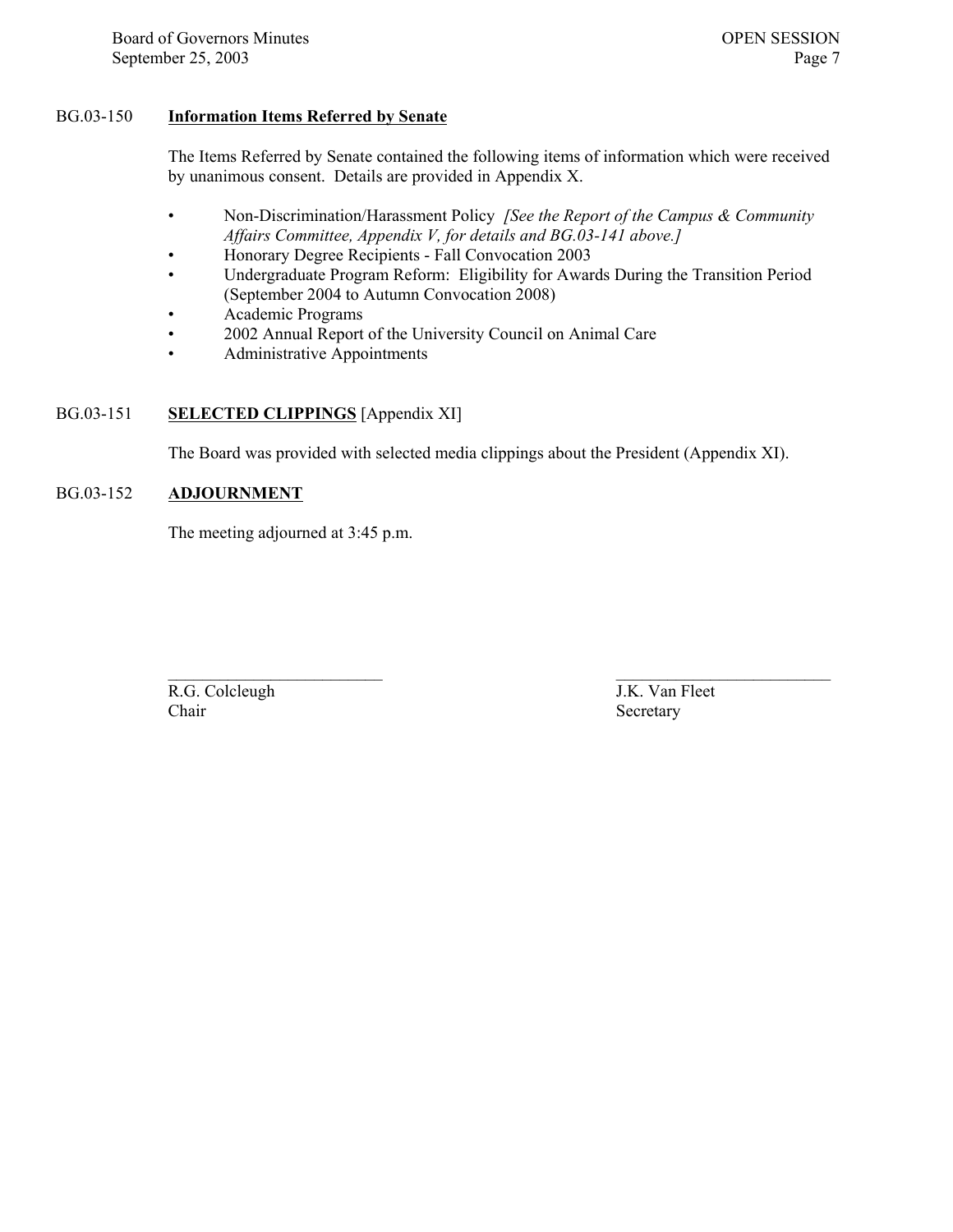# <span id="page-7-0"></span>President's Report to the Board of Governors

- Start of the 2003-04 School Year
- $\bullet$ • Homecoming and Western's 125<sup>th</sup>
- Electoral Board for Chancellor
- Fall Convocation 2003

Dr. Paul Davenport September 25, 2003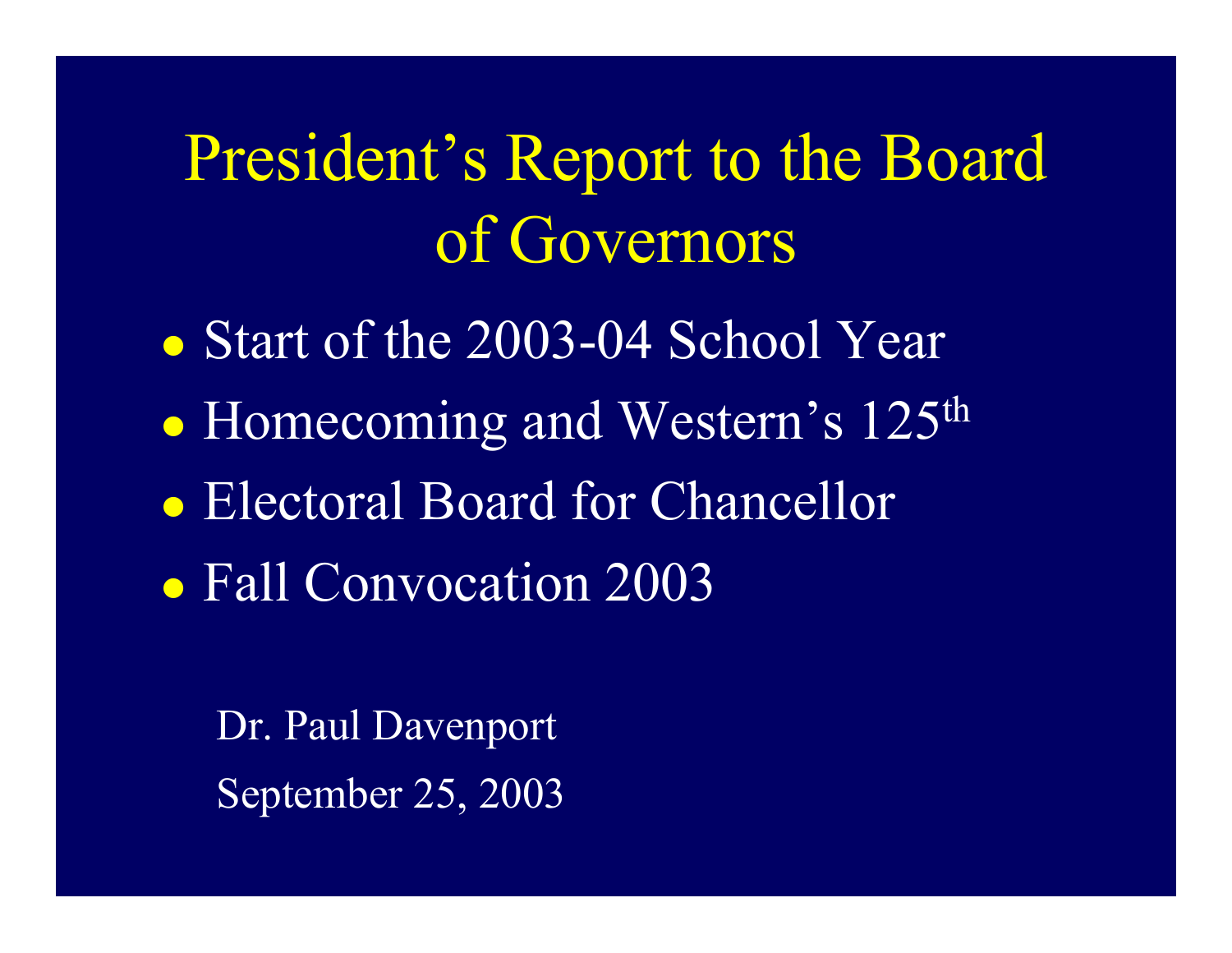## 2003-04 School Year

• Total enrolment nearly 32,000 • 6,685 new first-year students (4,875 Constituent, 1,810 Affiliates) • 4,200 in UWO Residences • OAC entering average 2002: 84.1 **2003: 86.2 (preliminary)**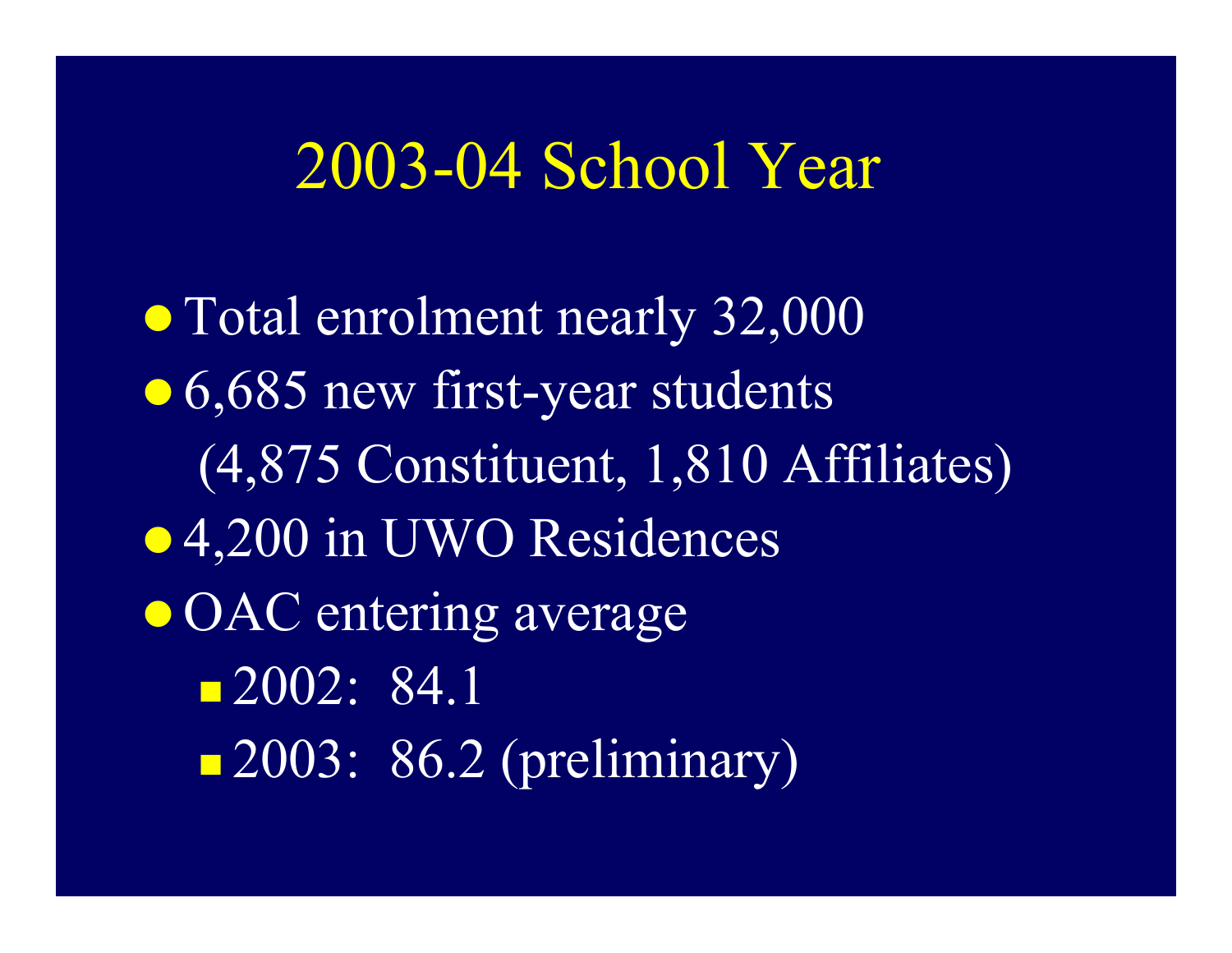## Orientation 2003

- **Joint planning: University and USC**
- Academic focus
- Younger cohort of students **Centre for New Students** 
	- **Student Development Centre**
- Another successful Orientation for students and the University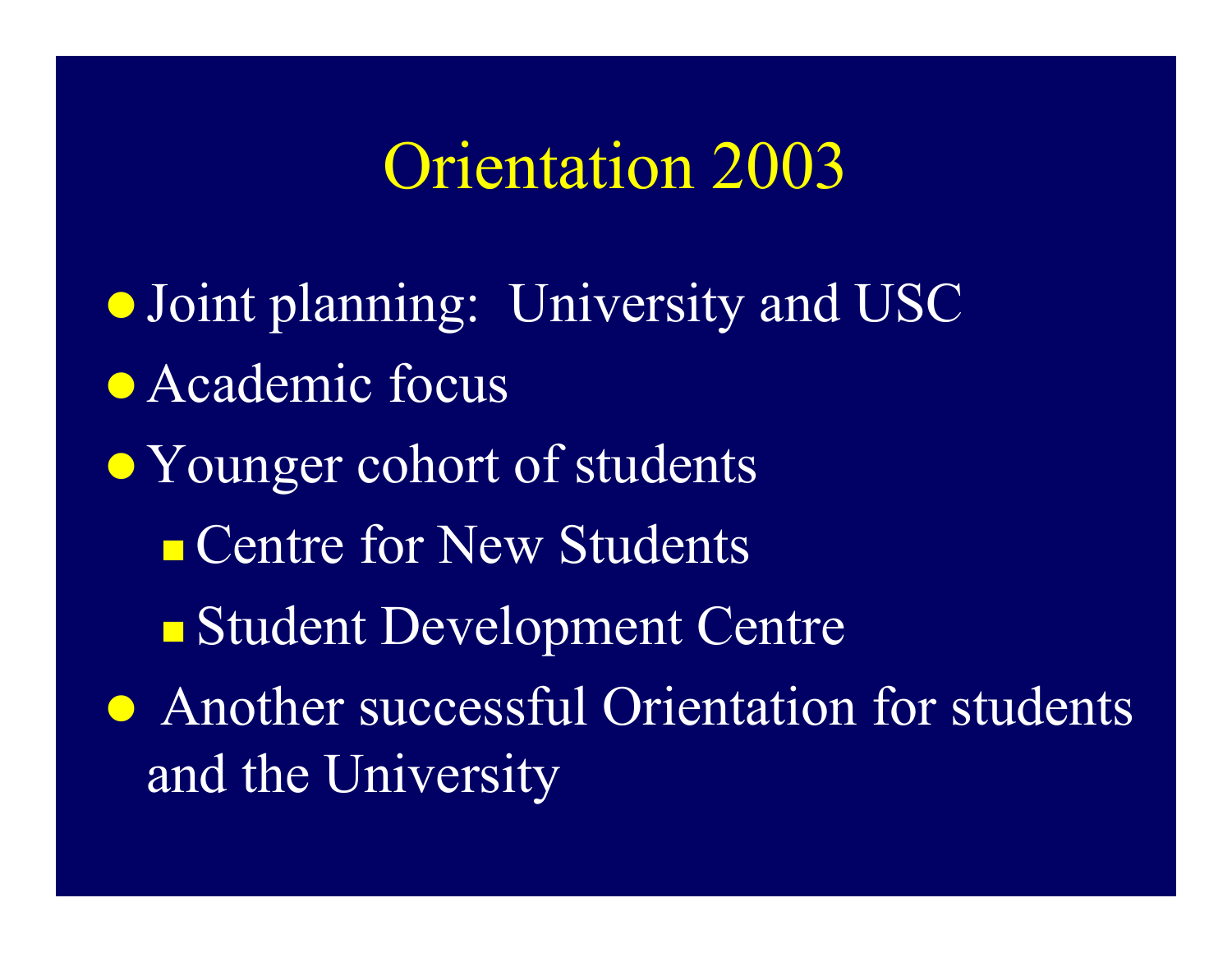Homecoming: Celebrating 125 Years

- Friday, September 19 Sunday, September 21
- 10,000 alumni expected
- Campaign Western \$278M
- **Alumni Awards**
- **•** "Beyond the Dream" DVD
- Historical plaque unveilings at 3 campus sites: St. John the Evangelist Church, Grosvenor Gate, present "New Campus"
- Lectures and Open Houses on campus, Football vs. Ottawa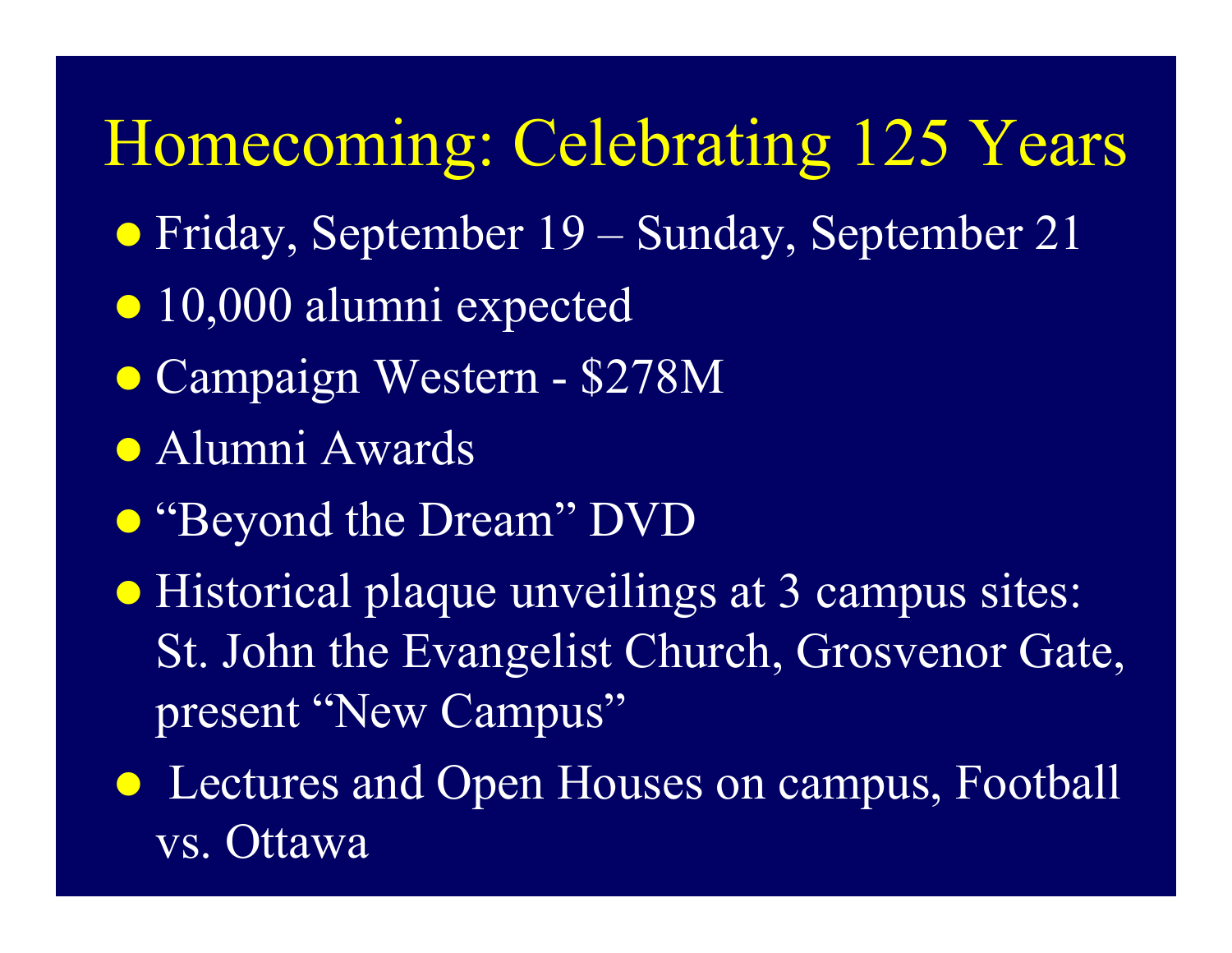## Electoral Board for Chancellor

### Senate

Paul Davenport (elected Chair), Ted Garrard, Ian Holloway, Madeline Lennon, Shiva Singh, Lori Williams

### Board

Bob Colcleugh, Stephen Adams, Helen Connell, Don McDougall, John Nash, Les Ste. Marie Nominations sought for Western's 19th Chancellor Four year term, beginning July 1, 2004